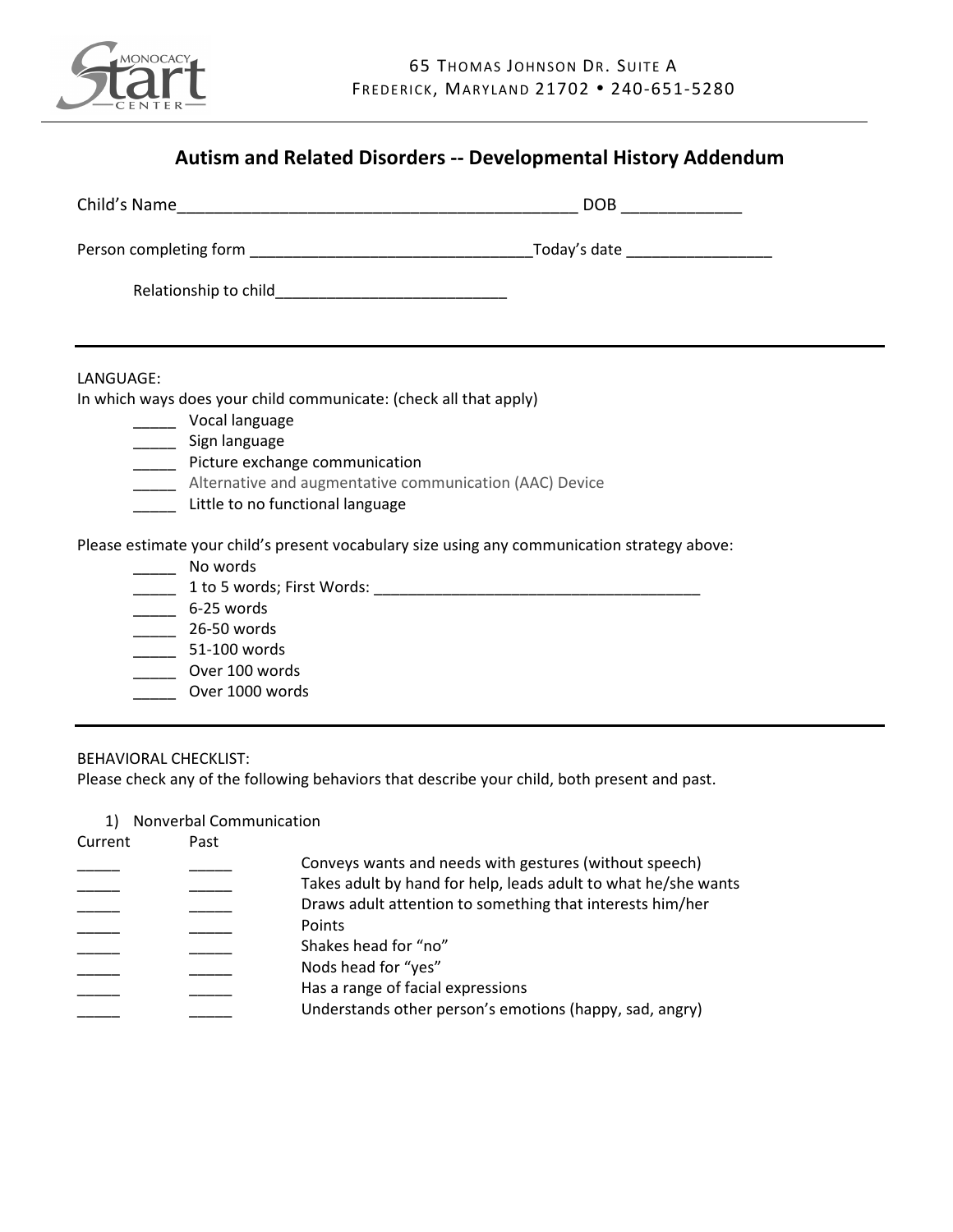

2) Receptive Language

| Current | Past |                                                                            |
|---------|------|----------------------------------------------------------------------------|
|         |      | Consistently responds to own name                                          |
|         |      | Points to familiar objects when asked                                      |
|         |      | Obeys very simple instructions, Such as "give me your cup."                |
|         |      | Follow sequence of commands (e.g., "First do this, then this, then this.") |
|         |      | Understands better if instructions are sung vs. spoken                     |

## 3) Expressive, Vocal Language

|  | <b>Babbles</b>                                                 |
|--|----------------------------------------------------------------|
|  | Jargons: has own language                                      |
|  | Talks in single words                                          |
|  | Talks in complete sentences                                    |
|  | Speech is understandable to strangers                          |
|  | Voice has unusual intonation, loudness, or pitch               |
|  | Repeats phrases or questions instead of answering them         |
|  | Repeats memorized phrases (such as TV commercials/programs)    |
|  | Confuses pronouns (such as saying "you" instead of "I")        |
|  | Says some words/phrases over and over                          |
|  | Engages in conversation                                        |
|  | Obsessive, repetitive talking about special interests / topics |
|  |                                                                |

4) Relating with others:

| Current | Past |                                               |
|---------|------|-----------------------------------------------|
|         |      | Cuddly as a baby                              |
|         |      | Likes to be held                              |
|         |      | Prefers to be by him/herself                  |
|         |      | Aloof, distant, "In a world of his/her own"   |
|         |      | "Clings" to people                            |
|         |      | Stranger anxiety (fearful of strangers)       |
|         |      | Plays with other children                     |
|         |      | Has friends his own age                       |
|         |      | Can wait for turn in structured play          |
|         |      | Behaves well in public                        |
|         |      | Cooperates for structured activities/learning |
|         |      | Aggressive to adults or children              |
|         |      |                                               |

### 5) Visual Responses:

| Current | Past |                                                                       |
|---------|------|-----------------------------------------------------------------------|
|         |      | Often avoids looking at people when they talk to him/her              |
|         |      | Fascinated with lights and/or shiny Things                            |
|         |      | Stares vacantly                                                       |
|         |      | Concentrates on small parts of an object                              |
|         |      | Gazes at parts of the body (e.g. hands)                               |
|         |      | Seems to look at things out of corner of eye and not directly at them |
|         |      | Like to watch things spin (fans, washing machine, etc.)               |
|         |      | Other:                                                                |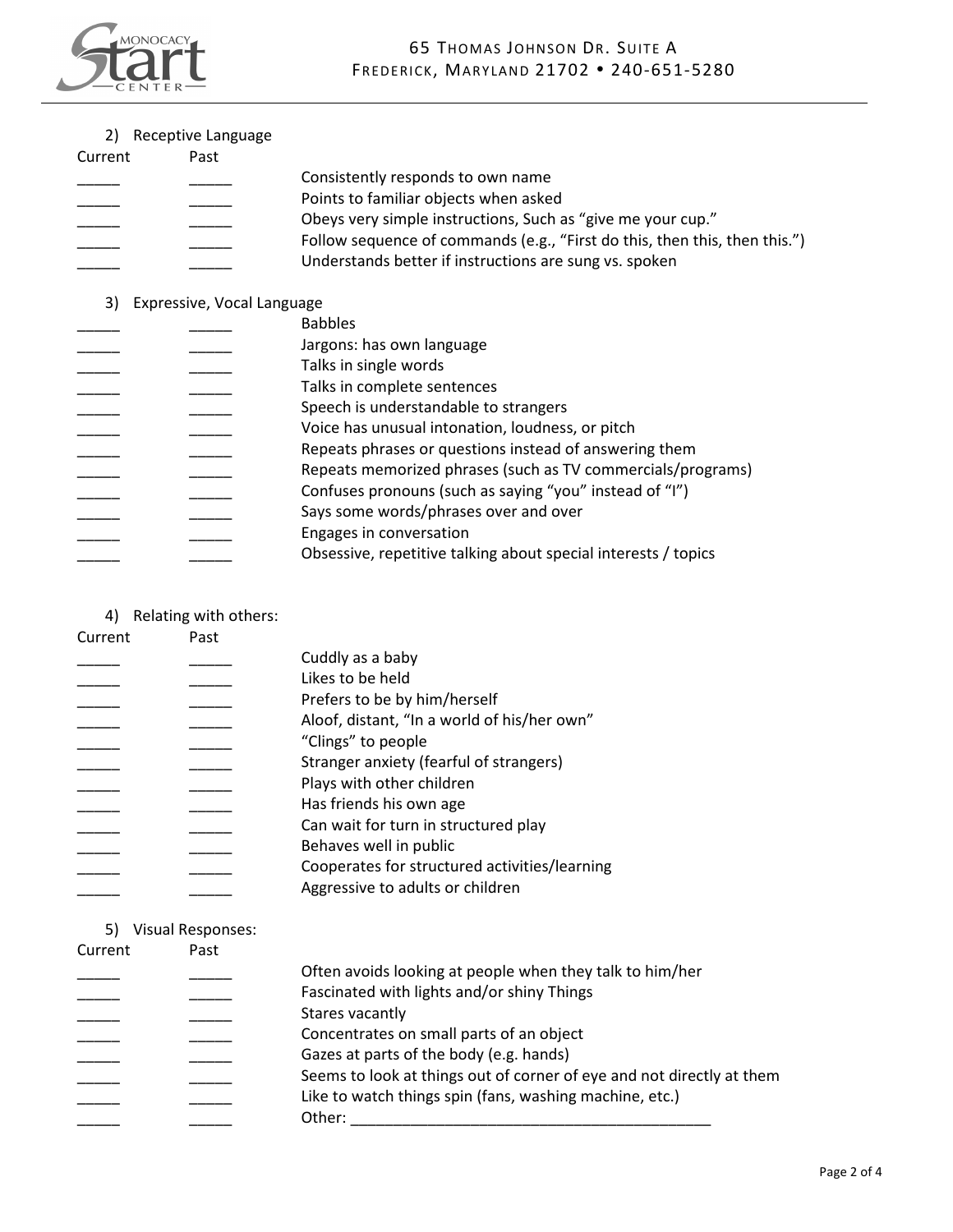

| 6) |  | <b>Hearing Response:</b> |
|----|--|--------------------------|
|----|--|--------------------------|

| Current | Past |                                    |
|---------|------|------------------------------------|
|         |      | Sometimes ignores some sounds      |
|         |      | Overly sensitive to certain sounds |
|         |      | Fascinated by some sounds          |

# 7) Other Sensory/Motor Responses:

| Current | Past |                                                                                |
|---------|------|--------------------------------------------------------------------------------|
|         |      | Somewhat insensitive to pain, heat, or cold                                    |
|         |      | Overreacts to pain                                                             |
|         |      | Spins self around                                                              |
|         |      | Unusual gait, such as tiptoe walking                                           |
|         |      | Rocks in bed or chair                                                          |
|         |      | Rocks From foot to foot                                                        |
|         |      | Jumps when excited/upset                                                       |
|         |      | Bites self or others                                                           |
|         |      | Head-banging, or other self-injurious behavior                                 |
|         |      | Holds or wiggles hands or fingers in unusual way                               |
|         |      | Explores objects and/or people through taste                                   |
|         |      | Explores objects and/or people through smell                                   |
|         |      | Clumsy when running, jumping, etc.                                             |
|         |      | Awkward when using hands for fine work                                         |
|         |      | Dislikes touching certain textures such as food, clothing, sticky things, etc. |
|         |      | Enjoys rough and tumble play or being wrapped in a blanket                     |

#### 8) Emotional Responses:

| Current | Past |                                                                        |
|---------|------|------------------------------------------------------------------------|
|         |      | Temper tantrums                                                        |
|         |      | Moods change quickly sometimes for no apparent reason                  |
|         |      | Little response to what is happening around him/her                    |
|         |      | Unaware, unafraid of real dangers, such as traffic, electrical outlets |
|         |      | Responds to other's feelings (comforts someone who is unhappy or ill)  |
|         |      | Has special fears                                                      |
|         |      | Gets overly upset by certain things or situations                      |
|         |      | Not easily calmed                                                      |
|         |      | Difficult to manage or discipline                                      |

9) Reactions to Change:

| Current | Past |                                                                    |
|---------|------|--------------------------------------------------------------------|
|         |      | Gets upset when daily routine changes                              |
|         |      | Arranges objects in special ways, such as long lines               |
|         |      | Replaces things in the exact position, down to the smallest detail |
|         |      | Attachments to unusual objects that must always accompany him/her  |
|         |      | Will only wear certain clothes, regardless of weather              |
|         |      | A perfectionist; wants everything to be just right                 |
|         |      | Gets upset with transitions, from one event to the next            |
|         |      | Gets upset if objects in house are moved                           |
|         |      | (e.g., furniture, his/her place at the table, markers, etc.)       |